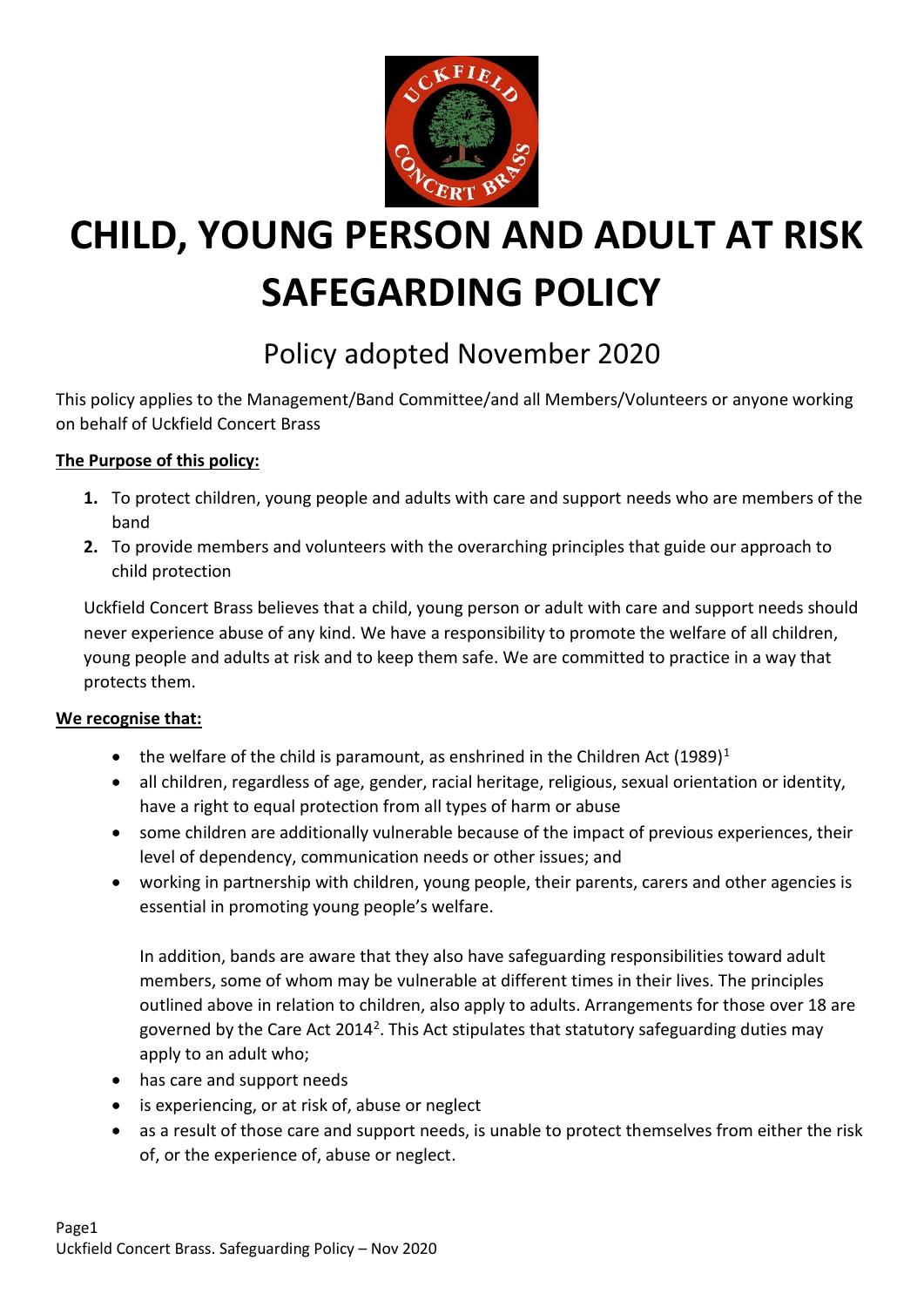#### **We will seek to keep children, young people and adults safe by;**

- Before undertaking any activities involving vulnerable people, conduct a risk assessment to identify possible sources of danger and take appropriate action to minimise these risks.
- Make the experience of brass playing fun and enjoyable; promote fairness, confront and deal with bullying and do not condone rule violations or the use of illegal substances, insist on adherence to Safeguarding procedures.
- Treat all vulnerable people equally; this means giving both the more and less talented members of a group similar attention, time and respect, and preserving their dignity.
- Build relationships based on mutual trust and respect, in which vulnerable people are encouraged to take responsibility for their own development and decision-making.
- Maintain appropriate standards of behaviour at social events that vulnerable people attend.
- Communicate regularly with parents and carers and involve them in decision-making. Gain their consent in writing to act in loco parentis to give permission for the administration of emergency first aid or other medical treatment if the need arises.
- Be aware of any medical conditions, existing injuries and medicines being taken. Keep a written record of any injury or accident that occurs, together with details of any of any treatment given. Arrange that someone with knowledge of first aid is readily available.
- Gain any parental consent for any significant travel arrangements, especially if an overnight stay is involved.

#### **We do not;**

- Allow children or young people to feel "down trodden" or to be made a" fool of" by anyone
- Allow bullying
- Make suggestive remarks, gestures or detrimental comments in the presence of children and young people
- Respond with negativity or sarcasm
- Allow ourselves to be drawn into any situation which might appear improper
- Jump to conclusions

#### **Photographs/Videos**

Official photographs and videos of the band may be used to publicise and promote the band for such purposes as; Uckfield Concert Brass web site, Facebook page, brochures, newspaper articles etc.

Parents will be given the opportunity to state if they do not wish their children's photos to be used

#### **Actions statement for suspected abuse**

We will be proactive at all times. If we suspect, or are informed that a child or young person is experiencing abuse, we will try to investigate further. We will always refer to the guidelines as set out for reporting an allegation and seek further advice from East Sussex Children's Services. We will try and reassure the child or young person. We will make it clear that we are available to listen and can offer support but that we **MUST** pass on the information as our duty of care.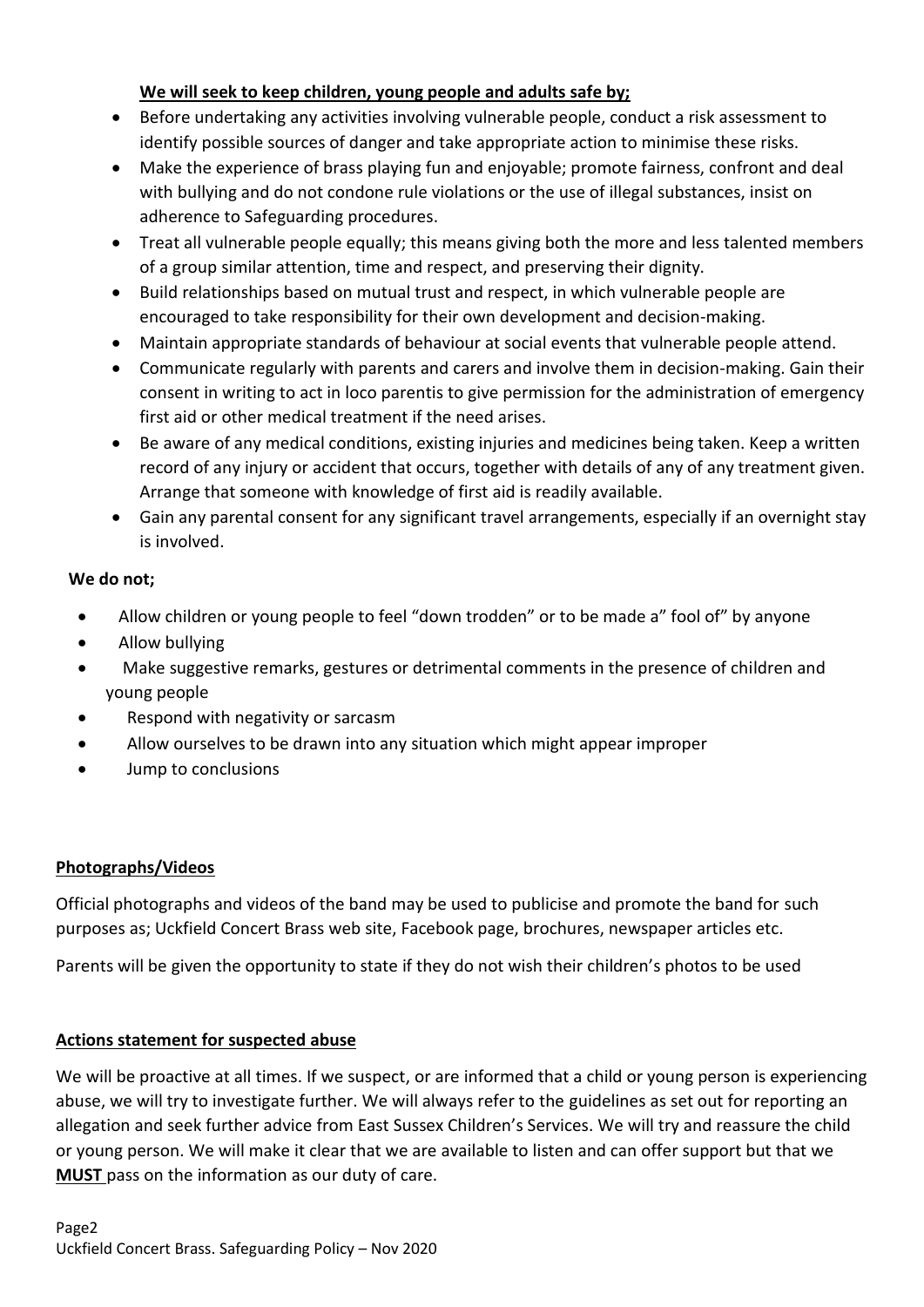#### **Uckfield Concert Brass recognises the importance of the implementation of a Safeguarding Policy.**

It has identified a nominated person, June Card (Safeguarding Officer) and the current chairman, Paul Labus as an (Independent Adult) who will be responsible for co-ordinating the Safeguarding Policy and monitoring its implementation in practice.

The Safeguarding Officer should be up to date with and advise the band on compliance with the procedures described in this policy and to act as a focal point for reporting any concerns.

Uckfield Concert Brass expects its members to discuss any concern they may have about the welfare of a vulnerable person immediately with the Safeguarding Officer, and subsequently to check that appropriate action has been taken.

An incident report form for recording such information is set out in **Appendix 1**

#### **We are committed to reviewing our policy and good practice annually**

| Document Version           | Approved by Band Committee |
|----------------------------|----------------------------|
| $1.0/2020$ by June Card    | November 2020              |
|                            |                            |
|                            |                            |
|                            |                            |
| Document to be reviewed in | November 2021              |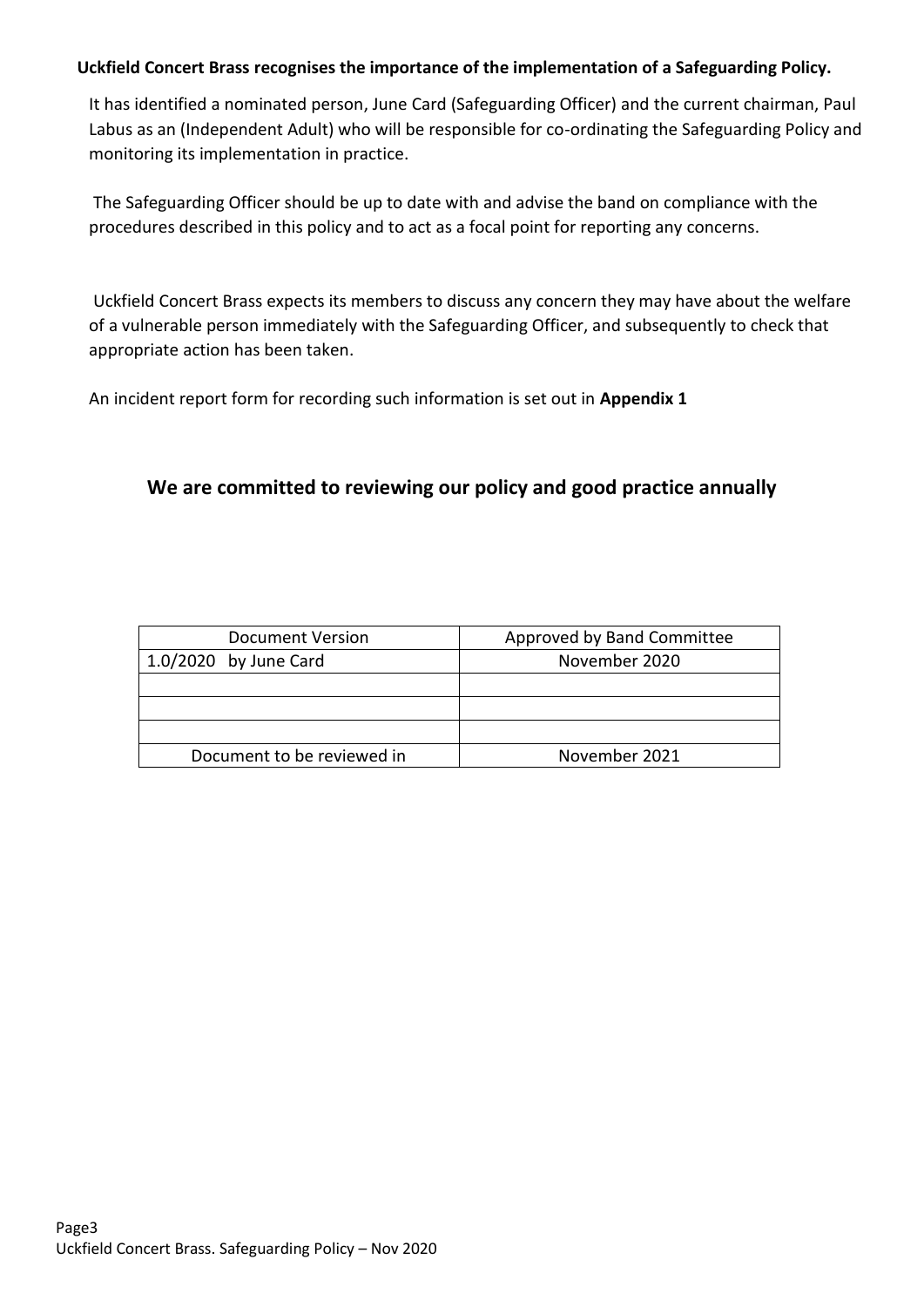#### **USEFUL ADDRESSES**

Safeguarding Officer: June Card 0796527487 email: [junemcard@gmail.com](mailto:junemcard@gmail.com)

East Sussex County Council Children's Service: SPOA(Single Point of Advice)team 01323 464 222

Call from 08:30am to 5pm (Monday to Thursday)

08:30am to 4:30pm (Friday)

NSPCC Helpline: 0808 800 5000 or [help@nspcc.org.uk](mailto:help@nspcc.org.uk)

Childline: 0800 1111 (textphone 0800 400 222) or via the website [www.childline.org.uk](http://www.childline.org.uk/)

Local Authority Adult Social Care: 0345 60 80 191 (open 8am to 8pm 7 days a week, including bank holidays) e-mail Health & Social care Connect

Police: 101 or 999 if an immediate concern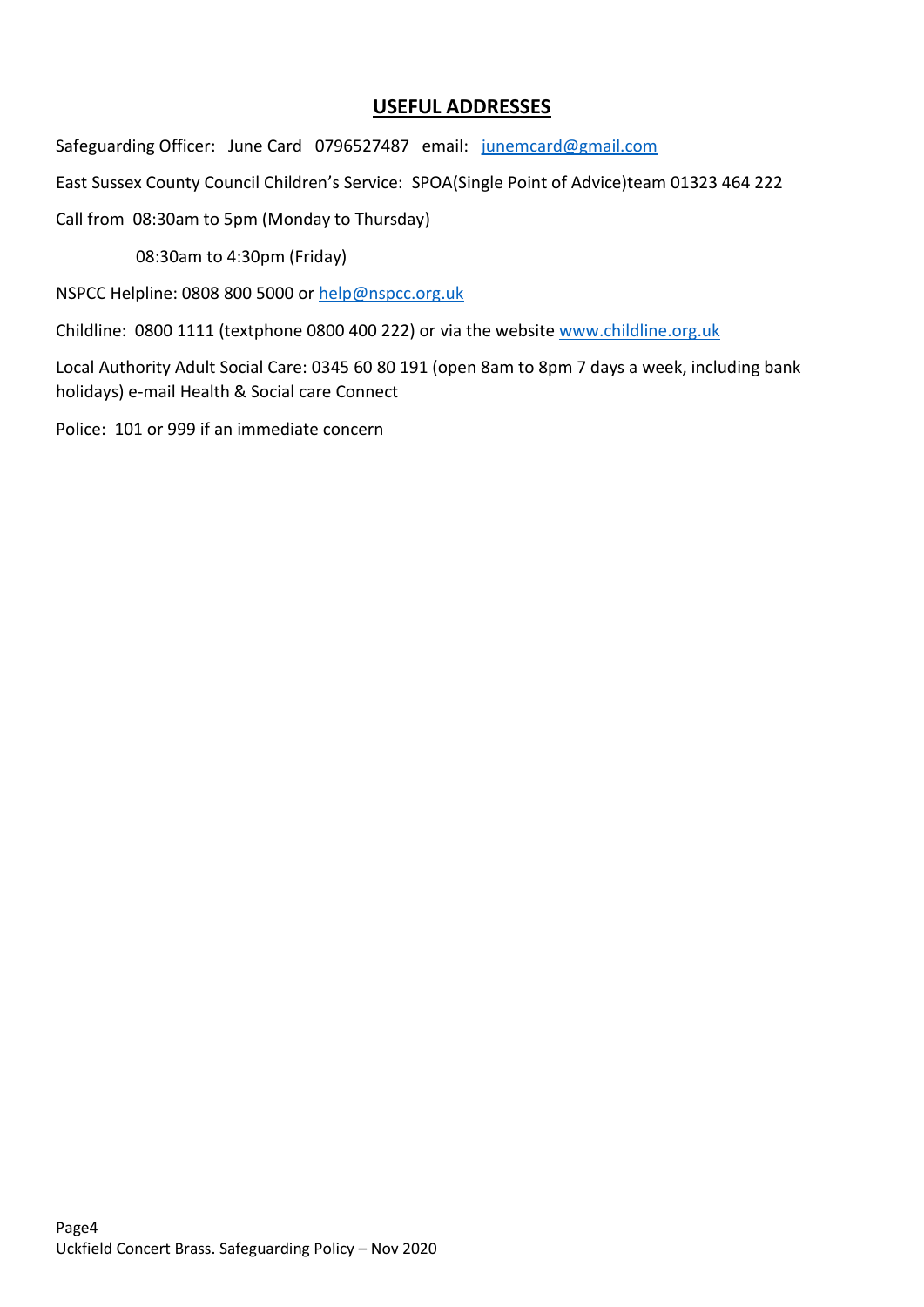### **Appendix 1: Incident Report Form**

#### **Child/Young Person/Adults Details:**

Parents Name:

Name: Name: Age/Date of Birth:

Address: Telephone Number:

Are you reporting your own concerns or passing on those of someone else? Give brief details

Brief description of what has prompted concerns: include date, time, location etc: of any specific incidents

**\_\_\_\_\_\_\_\_\_\_\_\_\_\_\_\_\_\_\_\_\_\_\_\_\_\_\_\_\_\_\_\_\_\_\_\_\_\_\_\_\_\_\_\_\_\_\_\_\_\_\_\_\_\_\_\_\_\_\_\_\_\_\_\_\_\_\_\_\_\_\_\_\_\_\_\_\_\_\_\_\_\_\_\_\_\_\_**

**\_\_\_\_\_\_\_\_\_\_\_\_\_\_\_\_\_\_\_\_\_\_\_\_\_\_\_\_\_\_\_\_\_\_\_\_\_\_\_\_\_\_\_\_\_\_\_\_\_\_\_\_\_\_\_\_\_\_\_\_\_\_\_\_\_\_\_\_\_\_\_\_\_\_\_\_\_\_\_\_\_\_\_\_\_\_\_**

**\_\_\_\_\_\_\_\_\_\_\_\_\_\_\_\_\_\_\_\_\_\_\_\_\_\_\_\_\_\_\_\_\_\_\_\_\_\_\_\_\_\_\_\_\_\_\_\_\_\_\_\_\_\_\_\_\_\_\_\_\_\_\_\_\_\_\_\_\_\_\_\_\_\_\_\_\_\_\_\_\_\_\_\_\_\_\_**

**\_\_\_\_\_\_\_\_\_\_\_\_\_\_\_\_\_\_\_\_\_\_\_\_\_\_\_\_\_\_\_\_\_\_\_\_\_\_\_\_\_\_\_\_\_\_\_\_\_\_\_\_\_\_\_\_\_\_\_\_\_\_\_\_\_\_\_\_\_\_\_\_\_\_\_\_\_\_\_\_\_\_\_\_\_\_\_**

Any physical signs? Behavioural signs? Indirect signs?

Have you spoken to the vulnerable person? If so, what was said?

Have you spoken to the parent / carer (s)? If so, what was said?

Has anybody been alleged to be the abuser? If so, give details, including relationship with the vulnerable person.

**\_\_\_\_\_\_\_\_\_\_\_\_\_\_\_\_\_\_\_\_\_\_\_\_\_\_\_\_\_\_\_\_\_\_\_\_\_\_\_\_\_\_\_\_\_\_\_\_\_\_\_\_\_\_\_\_\_\_\_\_\_\_\_\_\_\_\_\_\_\_\_\_\_\_\_\_\_\_\_\_\_\_\_\_\_\_\_**

**\_\_\_\_\_\_\_\_\_\_\_\_\_\_\_\_\_\_\_\_\_\_\_\_\_\_\_\_\_\_\_\_\_\_\_\_\_\_\_\_\_\_\_\_\_\_\_\_\_\_\_\_\_\_\_\_\_\_\_\_\_\_\_\_\_\_\_\_\_\_\_\_\_\_\_\_\_\_\_\_\_\_\_\_\_\_\_**

**\_\_\_\_\_\_\_\_\_\_\_\_\_\_\_\_\_\_\_\_\_\_\_\_\_\_\_\_\_\_\_\_\_\_\_\_\_\_\_\_\_\_\_\_\_\_\_\_\_\_\_\_\_\_\_\_\_\_\_\_\_\_\_\_\_\_\_\_\_\_\_\_\_\_\_\_\_\_\_\_\_\_\_\_\_\_\_**

Have you consulted anyone else? Give details.

Your name and position:

Signature: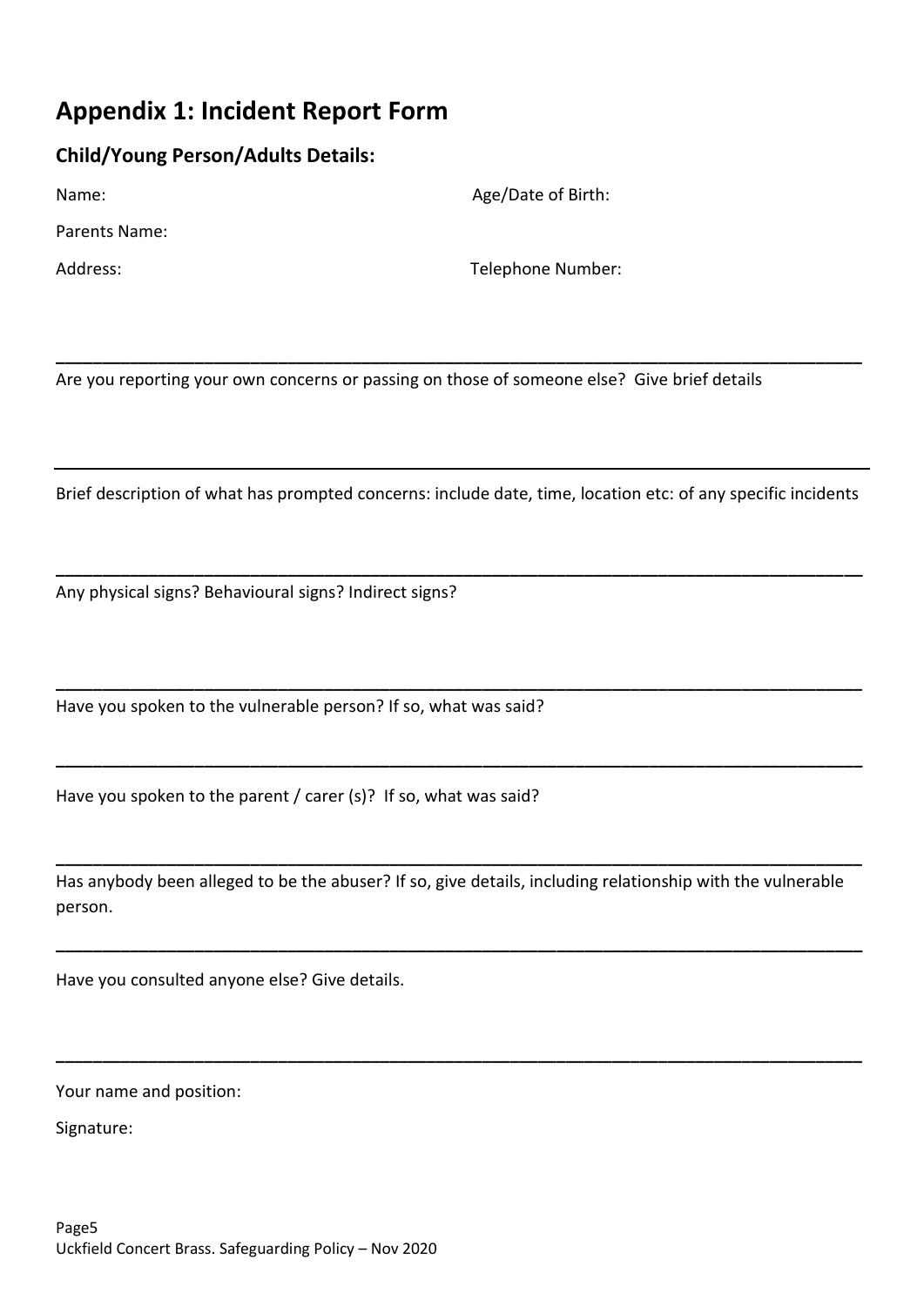## **Appendix 2: Safeguarding audit checklist**

**Name of Organisation Safeguarding Officer Address**

# **Telephone number**

#### **Email address**

### **Are the identity of the Safeguarding Officer, and the procedure for reporting any concerns:**

| Made known to all members including those under the age of 18                                                                                                                                 | Y/N |
|-----------------------------------------------------------------------------------------------------------------------------------------------------------------------------------------------|-----|
| Made known to parents?                                                                                                                                                                        | Y/N |
| Publicly available: On display in the bandroom?                                                                                                                                               | Y/N |
| Published on the organisation's website                                                                                                                                                       | Y/N |
| Is the Safeguarding Officer independent of any direct role, involving<br>activities with vulnerable people (such as conductor, secretary/person responsible for<br>membership and personnel)? | Y/N |
| Is parental consent for possible emergency attention obtained for all members                                                                                                                 |     |
| aged under18?                                                                                                                                                                                 | Y/N |
| Has the organisation formally adopted Safeguarding procedures in its constitution?                                                                                                            | Y/N |
| Is the Code of Conduct:                                                                                                                                                                       |     |
| Made known to all members and volunteers?                                                                                                                                                     | Y/N |
| Made known to the parents of members under the age of 18?                                                                                                                                     | Y/N |
| Publicly available: On display in the bandroom?                                                                                                                                               | Y/N |
| Published on the organisation's website?                                                                                                                                                      | Y/N |
|                                                                                                                                                                                               |     |